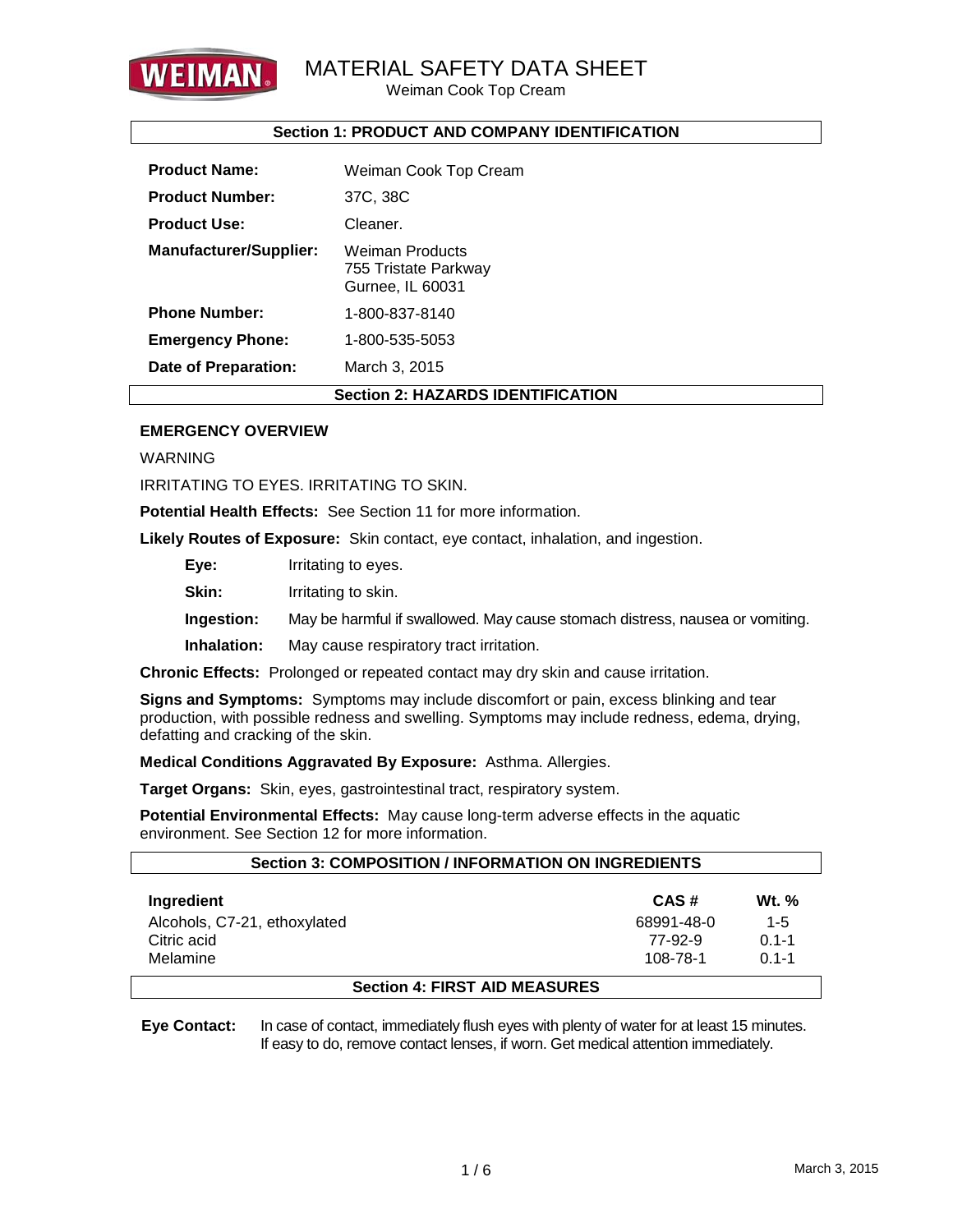

Weiman Cook Top Cream

- **Skin Contact:** In case of contact, immediately flush skin with plenty of water. Remove contaminated clothing and shoes. Wash clothing before reuse. Call a physician if irritation develops and persists.
- **Inhalation:** If breathing is difficult, remove victim to fresh air and keep at rest in a position comfortable for breathing. Get medical advice/attention if you feel unwell.
- **Ingestion:** If swallowed, do NOT induce vomiting unless directed to do so by medical personnel. Never give anything by mouth to an unconscious person. Get medical advice/attention if you feel unwell.

**General Advice:** In case of accident or if you feel unwell, seek medical advice immediately (show the label or MSDS where possible).

**Note to Physicians:** Symptoms may not appear immediately.

### **Section 5: FIRE FIGHTING MEASURES**

**Flammability:** Not flammable by WHMIS criteria.

**Means of Extinction:**

**Suitable Extinguishing Media:** Treat for surrounding material.

**Unsuitable Extinguishing Media:** Not available.

**Products of Combustion:** May include, and are not limited to: oxides of carbon.

**Explosion Data:**

**Sensitivity to Mechanical Impact:** Not available.

**Sensitivity to Static Discharge:** Not available.

**Protection of Firefighters:** Keep upwind of fire. Wear full fire fighting turn-out gear (full Bunker gear) and respiratory protection (SCBA).

### **Section 6: ACCIDENTAL RELEASE MEASURES**

**Personal Precautions:** Use personal protection recommended in Section 8. Isolate the hazard area and deny entry to unnecessary and unprotected personnel.

**Environmental Precautions:** Keep out of drains, sewers, ditches, and waterways. Minimize use of water to prevent environmental contamination.

**Methods for Containment:** Contain and/or absorb spill with inert material (e.g. sand, vermiculite), then place in a suitable container. Do not flush to sewer or allow to enter waterways. Use appropriate Personal Protective Equipment (PPE).

**Methods for Clean-Up:** Scoop up material and place in a disposal container.

**Other Information:** Not available.

**Section 7: HANDLING AND STORAGE**

### **Handling:**

Avoid contact with skin and eyes. Do not swallow. Do not breathe gas/fumes/vapor/spray. Handle and open container with care. When using do not eat or drink. Wash hands before eating, drinking, or smoking.

### **Storage:**

Keep out of the reach of children. Keep container tightly closed.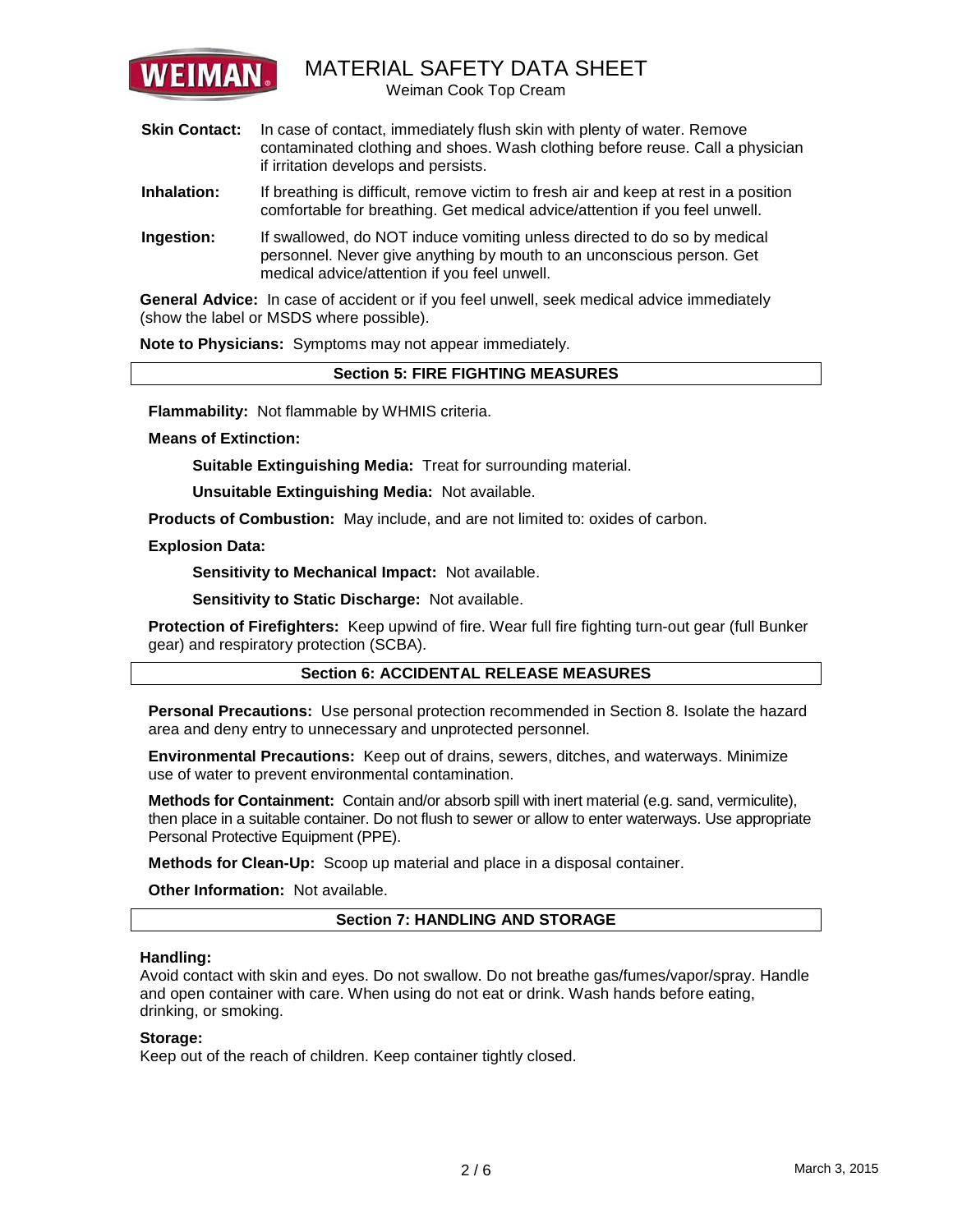

Weiman Cook Top Cream

### **Section 8: EXPOSURE CONTROLS / PERSONAL PROTECTION**

### **Exposure Guidelines**

Alcohols, C7-21, ethoxylated Not available. Citric acid **Note and Solution Citric acid** Not available. Melamine Notation and Notation and Notation and Notation and Notation and Notation and Notation and Notation and Notation and Notation and Notation and Notation and Notation and Notation and Notation and Notation and Notat

**Exposure Limits Ingredient ACGIH-TLV** 

**Engineering Controls:** Use ventilation adequate to keep exposures (airborne levels of dust, fume, vapor, etc.) below recommended exposure limits.

### **Personal Protective Equipment:**

**Eye/Face Protection:** Wear eye/face protection.

**Hand Protection:** Wear suitable gloves.

**Skin and Body Protection: Wear suitable protective clothing.** 

**Respiratory Protection:** In case of insufficient ventilation, wear suitable respiratory equipment.

**General Hygiene Considerations:** Handle according to established industrial hygiene and safety practices.

| Appearance:                                   | Viscous paste. |
|-----------------------------------------------|----------------|
| Colour:                                       | Off white.     |
| Odour:                                        | Apple.         |
| <b>Odour Threshold:</b>                       | Not available. |
| <b>Physical State:</b>                        | Liquid.        |
| pH:                                           | 4.5            |
| <b>Viscosity:</b>                             | Not available. |
| <b>Freezing Point:</b>                        | Not available. |
| <b>Boiling Point:</b>                         | Not available. |
| <b>Flash Point:</b>                           | Not available. |
| <b>Evaporation Rate:</b>                      | Not available. |
| <b>Lower Flammability Limit:</b>              | Not available. |
| <b>Upper Flammability Limit:</b>              | Not available. |
| Vapor Pressure:                               | Not available. |
| <b>Vapor Density:</b>                         | Not available. |
| <b>Specific Gravity:</b>                      | Not available. |
| <b>Solubility in Water:</b>                   | Not available. |
| <b>Coefficient of Water/Oil Distribution:</b> | Not available. |
| <b>Auto-ignition Temperature:</b>             | Not available. |
| Percent Volatile, wt. %:                      | Not available. |

### **Section 9: PHYSICAL AND CHEMICAL PROPERTIES**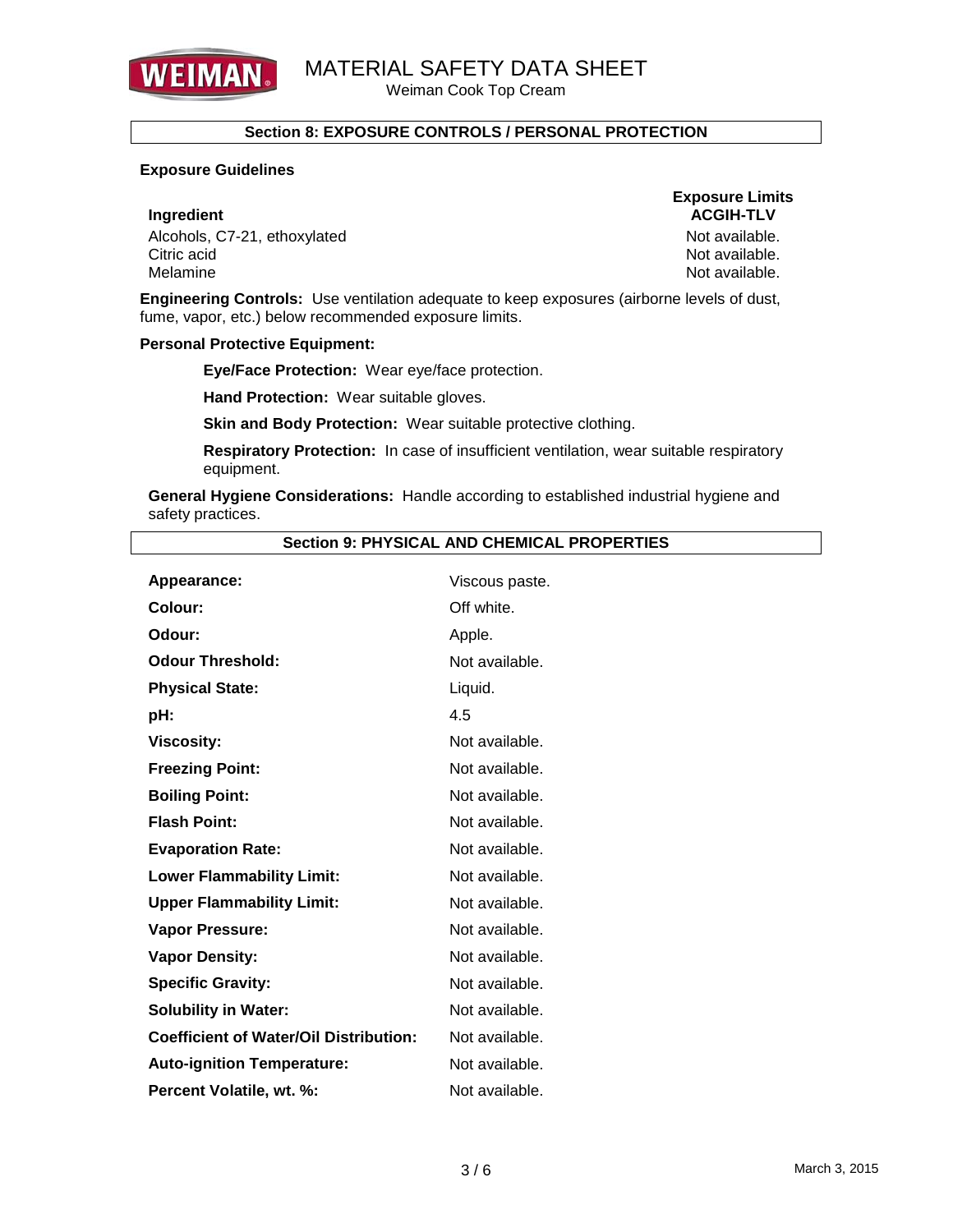

Weiman Cook Top Cream

**VOC content, wt. %:** Not available.

### **Section 10: STABILITY AND REACTIVITY**

**Stability:** Stable under normal storage conditions.

**Conditions of Reactivity:** Heat.

**Incompatible Materials:** None known.

**Hazardous Decomposition Products:** May include, and are not limited to: oxides of carbon.

**Possibility of Hazardous Reactions:** No dangerous reaction known under conditions of normal use.

### **Section 11: TOXICOLOGY INFORMATION**

### **EFFECTS OF ACUTE EXPOSURE**

### **Component Analysis**

| Ingredient                   | $LD_{50}$ (oral)    | $LC_{50}$                       |
|------------------------------|---------------------|---------------------------------|
| Alcohols, C7-21, ethoxylated | $>$ 2000 mg/kg, rat | Not available.                  |
| Citric acid                  | 3000 mg/kg, rat     | Not available.                  |
| Melamine                     | 3161 mg/kg, rat     | $> 5.19$ g/m <sup>3</sup> , rat |
|                              |                     |                                 |

**Eye:** Irritating to eyes. Symptoms may include discomfort or pain, excess blinking and tear production, with possible redness and swelling.

**Skin:** Irritating to skin. Symptoms may include redness, edema, drying, defatting and cracking of the skin.

**Ingestion:** May be harmful if swallowed. May cause stomach distress, nausea or vomiting.

**Inhalation:** May cause respiratory tract irritation.

### **EFFECTS OF CHRONIC EXPOSURE**

**Target Organs:** Not available.

**Chronic Effects:** Not hazardous by WHMIS criteria.

**Carcinogenicity:** Not hazardous by WHMIS criteria.

Alcohols, C7-21, ethoxylated. Citric acid **Note and Solution Citric acid** Not listed. Melamine **I-3** 

# **Ingredient Chemical Listed as Carcinogen or Potential Carcinogen \***

\* See Section 15 for more information.

**Mutagenicity:** Not hazardous by WHMIS criteria.

**Reproductive Effects:** Not hazardous by WHMIS criteria.

### **Developmental Effects:**

**Teratogenicity:** Not hazardous by WHMIS criteria.

**Embryotoxicity:** Not hazardous by WHMIS criteria.

**Respiratory Sensitization:** Not hazardous by WHMIS criteria.

**Skin Sensitization: Not hazardous by WHMIS criteria.** 

**Toxicologically Synergistic Materials:** Not available.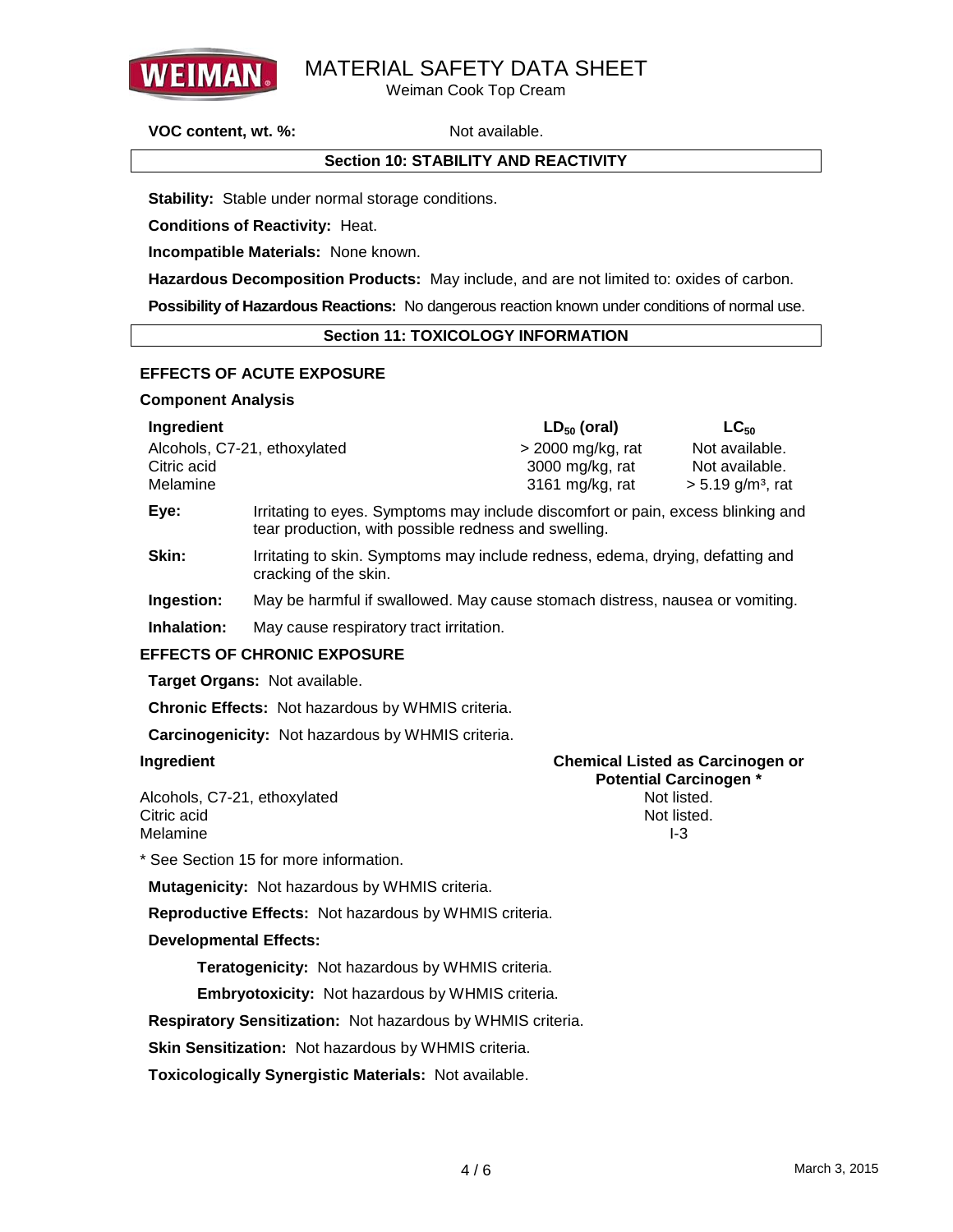

Weiman Cook Top Cream

### **Section 12: ECOLOGICAL INFORMATION**

**Ecotoxicity:** May cause long-term adverse effects in the aquatic environment.

### **Persistence / Degradability:** Not available.

**Bioaccumulation / Accumulation:** Not available.

**Mobility in Environment:** Not available.

### **Section 13: DISPOSAL CONSIDERATIONS**

### **Disposal Instructions:**

This material must be disposed of in accordance with all local, state, provincial, and federal regulations.

### **Section 14: TRANSPORTATION INFORMATION**

### **TDG Classification**

Not regulated

### **Section 15: REGULATORY INFORMATION**

### **Federal Regulations**

**Canada:** This product has been classified in accordance with the hazard criteria of the Controlled Products Regulations and the MSDS contains all the information required by the Controlled Products Regulations.

### **Global Inventories**

| Ingredient                                              |                                                         |                                                                                                                                       | Canada<br><b>DSL/NDSL</b>              |
|---------------------------------------------------------|---------------------------------------------------------|---------------------------------------------------------------------------------------------------------------------------------------|----------------------------------------|
| Alcohols, C7-21, ethoxylated<br>Citric acid<br>Melamine |                                                         |                                                                                                                                       | <b>DSL</b><br><b>DSL</b><br><b>DSL</b> |
|                                                         |                                                         |                                                                                                                                       |                                        |
|                                                         | <b>HMIS - Hazardous Materials Identification System</b> |                                                                                                                                       |                                        |
|                                                         |                                                         | Health - $1$ Flammability - $0$ Physical Hazard - $0$                                                                                 | $PPE - B$                              |
|                                                         | <b>NFPA - National Fire Protection Association:</b>     |                                                                                                                                       |                                        |
| Health - 1 $\blacksquare$ Fire - 0                      |                                                         | <b>Reactivity - 0</b>                                                                                                                 |                                        |
|                                                         |                                                         | <b>Hazard Rating:</b> $0 = \text{minimal}$ , $1 = \text{slight}$ , $2 = \text{moderate}$ , $3 = \text{severe}$ , $4 = \text{extreme}$ |                                        |
| <b>WHMIS Classification(s):</b>                         |                                                         |                                                                                                                                       |                                        |

Class D2B - Skin/Eye Irritant

**WHMIS Hazard Symbols:**